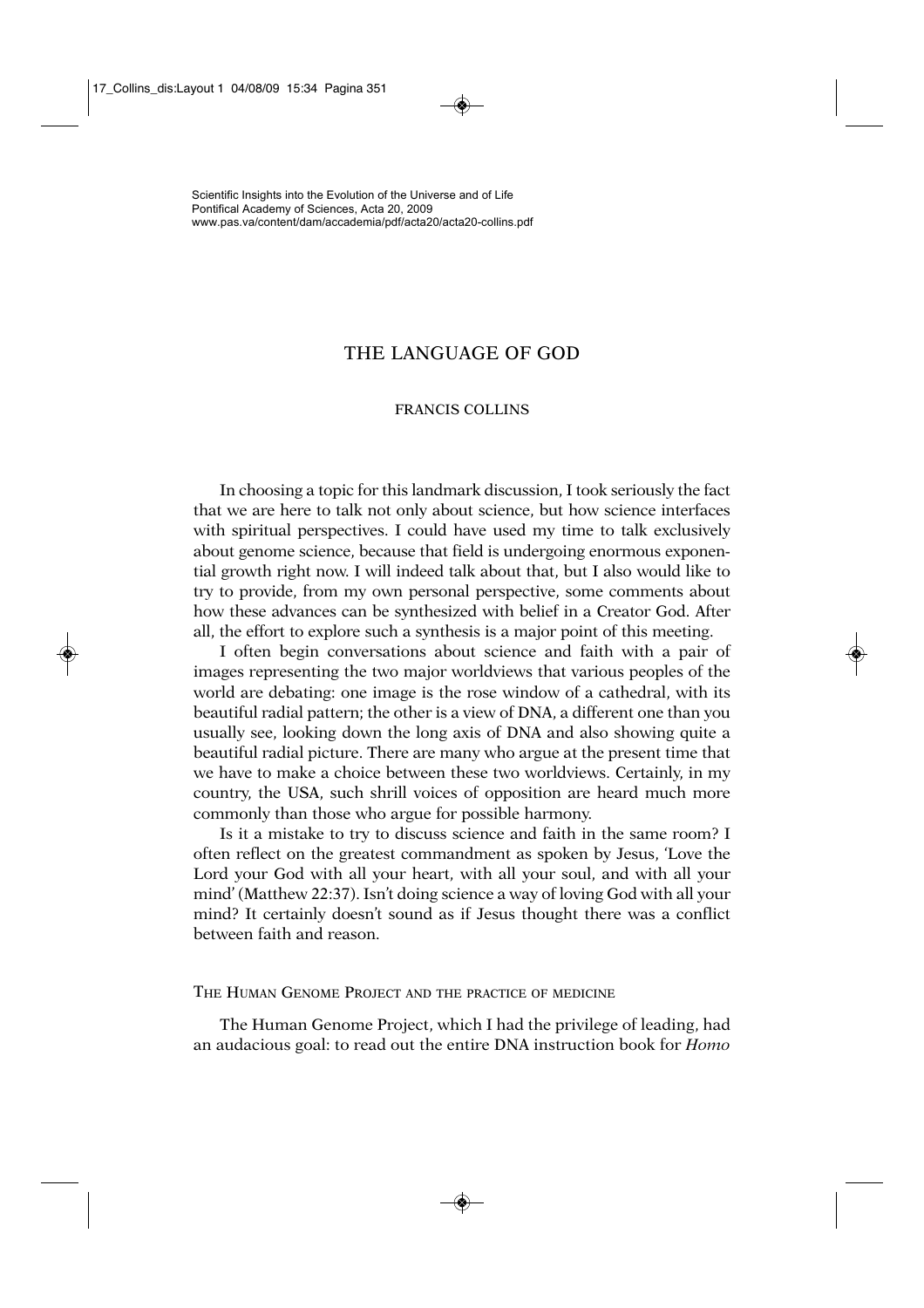*sapiens*, more than 3 billion base pairs. At the time of the beginning of this project the technology for doing this was clearly not in hand, so one could say this was a truly an ambitious objective. However, all of the goals of the Human Genome Project were achieved in April 2003. Throughout the course of the project, all of the DNA sequence from the human genome was made immediately available on the Internet every 24 hours, so that anyone who had ideas about how to use it for human benefit could begin work immediately.

The scientists who participated in the Human Genome Project hailed from six countries of the world. They, too, helped us identify where to go next. An iconic diagram featured in a *Nature* paper in April 2003 depicted a metaphorical building that we were now prepared to construct, resting upon the foundation of the Human Genome Project, but now applying that knowledge to biology, health and society.

Many of the 'Grand Challenges' outlined in that rather audacious publication have already been achieved, thanks to the rapid pace of genome research. Specifically, remarkable progress has been made in identifying variations in the human genome that are playing a role in risk of disease. Your genome and mine are about 99.6% the same. In that small percentage where we are dissimilar, most of those differences do not have medical consequences – but some of them do. For me, as a physician geneticist, a major goal was to try to identify what some of those genome glitches were that play a role in diabetes, heart disease, or cancer. While we had done a very good job of finding those glitches for diseases that were highly heritable, like cystic fibrosis and Huntington's Disease, until very recently we had not had much luck with the common diseases that fill up our hospitals and clinics. All that has changed in the last three years.

Building upon the success of the Genome Project, another project called HapMap provided a catalogue of human variation that made it possible in a comprehensive way – not based upon candidate genes, but looking at the entire genome – to scan and identify those variations associated with diseases that are non-Mendelian in their inheritance. The first success was age-related macular degeneration, mapped to chromosome 1 to a gene called 'complement factor H'. No one expected that gene to be involved in this disease, and yet a common variant in this gene is a major risk factor. Since that discovery, much has happened: in 2006 there were three more successes. With the full availability of the HapMap and the advent of very low-cost genotyping in 2007, discoveries really started to appear, and became a full-fledged deluge by 2008. As a result no less than 400 of these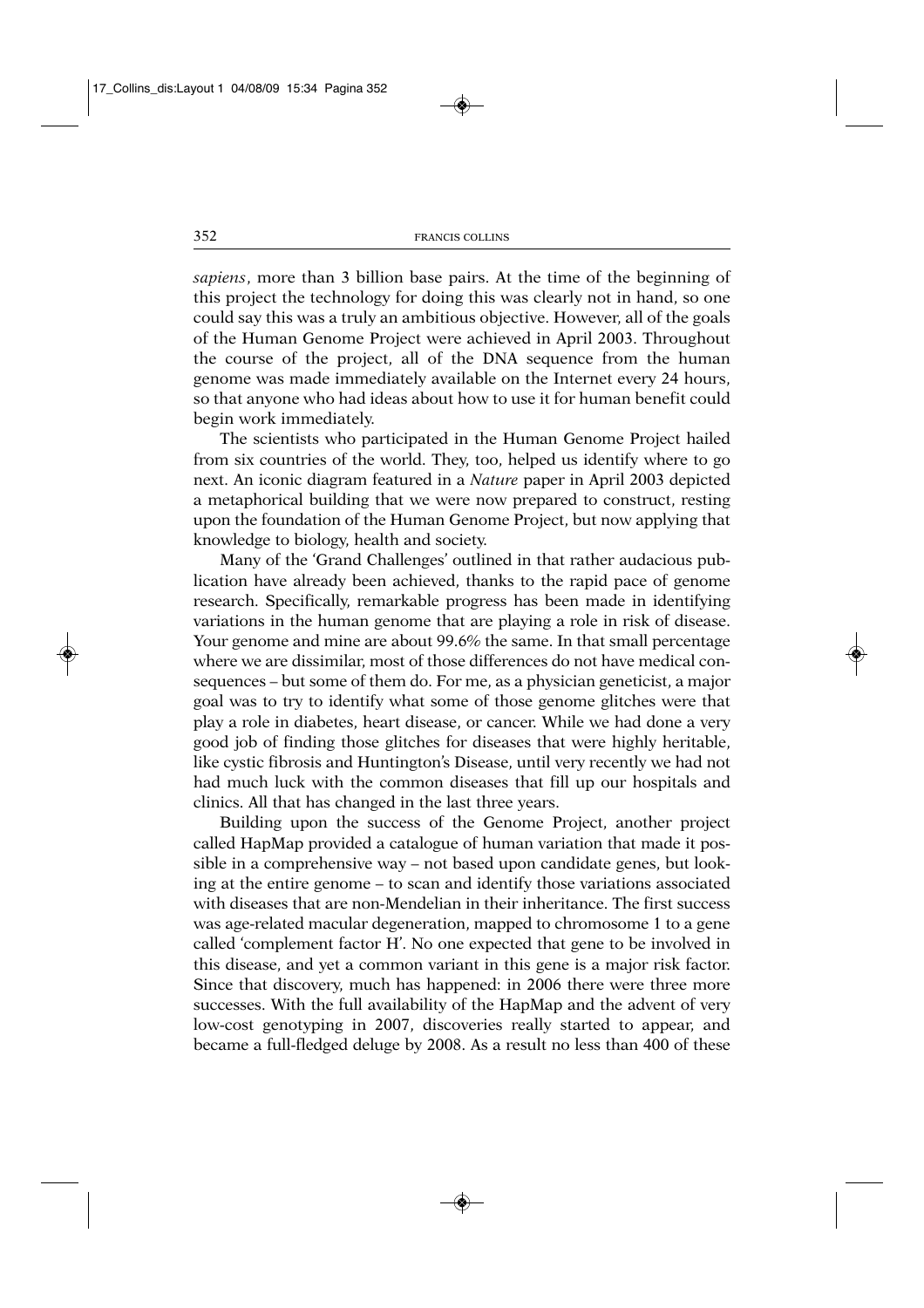well-validated genetic variations associated with common disease have emerged, mostly in the last two years, shedding dramatic new light on the causes of diabetes, heart disease, cancer, mental illness, autoimmune diseases, asthma, and many others.

These successes provide us with powerful new targets for therapeutics. They also present the opportunity to provide individuals with a refined estimate of their future risk of disease, depending on which of these variants they happen to carry. Already there are companies who offer you the chance to test your own genome for about a million different variants, for a cost as little as 400 US dollars. Whether that is premature or not is a matter of some debate; while the tests are scientifically based, most of the heritability of common diseases has not yet been uncovered, and there is limited evidence that knowing this information actually improves outcomes. But the era of personalized medicine is at hand.

As technology advances, we will soon be able to examine individual genomes in their entirety, identifying not only the common variants but the less common ones that play a critical role in disease risk. Professor Gojobori already presented information about the way in which DNA sequencing is advancing. This capability has made it possible to tackle problems in a comprehensive way that previously had not been feasible. An important area is cancer. Certainly we have known for a long time that cancer is quite literally a disease of the genome. It arises because of mutations in DNA. It takes an accumulation of several mutations over many generations of cell divisions to reach the point where that cell is truly malignant. If we really want to understand cancer, we need to develop a comprehensive catalogue of all the mutations in the cancer cell. Last year, the first paper describing the full sequencing of a cancer genome was published in *Nature*. It described the complete DNA sequence of a leukemia arising in a woman who had a very aggressive form of the disease. A number of new genes were found mutated in the cancer cells, and were not on anybody's previous list of oncogenes or tumor suppressors. From these findings it is clear that this comprehensive view is going to open up many new vistas in terms of the understanding of malignancy.

Another area that these sequencing advances now allow us to tackle is to look more closely at those non-human genomes that are on us or in us. There are hundreds of trillions of microbes on our skin, in our mouths, and in our gastrointestinal tracts. For the most part these organisms are synergistic with us and assist in maintaining our health. However, the balance between host and microbes can be deranged, and that can lead to illness.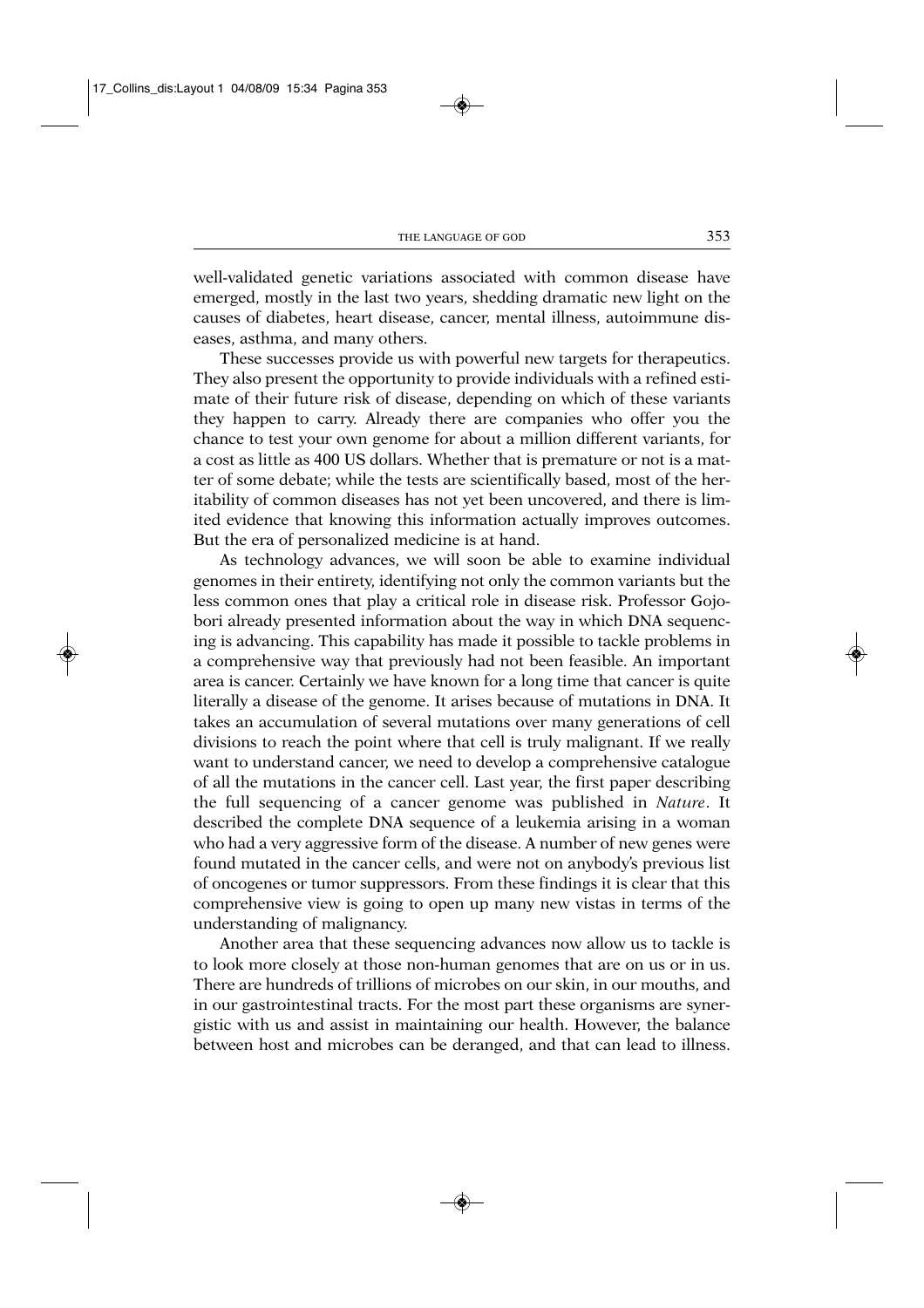The Human Microbiome Project is a new international program that aims to catalogue these microbial genomes, both in health and in disease. This has not really been possible in the past, as only a minority of these microbes are possible to culture in the laboratory. But they have DNA.

Technology promises even more disruptive advances for high-throughput, low-cost sequencing. An example mentioned by Professor Gojobori is a new approach from Pacific Biosciences that sequences single DNA molecules. I have recently seen a demonstration of this technology, which carries out DNA sequencing in real time using fluorescently labelled tags and massive parallelism. This promises to reduce the cost of sequencing another couple of orders of magnitude and bring it down to the point where a complete DNA sequence can be done for a thousand dollars or less, in a matter of a few hours.

So how will these advances play out in the practice of medicine? Discoveries about causes and treatment of each disease will move at a different pace, but I think we can expect things to happen pretty quickly. Already for some diseases, we are using the tools of genotyping and DNA sequencing to identify individuals at high risk. As just one example, those found to be at high risk for colon cancer can now be counseled to have annual colonoscopy beginning at age 30 (instead of the usual recommendation of age 50).

We also have the opportunity to use the tools of genetics to identify variations that will predict response to drug therapy. This is the field of pharmacogenomics, and promises to provide a better opportunity for a patient and physician to choose the right drug at the right dose.

I would predict, however, that the major, long term impact of the genomic revolution will be the discovery of new therapeutic opportunities, building on knowledge about biological pathways that are fundamental to disease pathogenesis. Some of these new treatments will be gene therapies, where the gene itself becomes the treatment. A recent exciting example of this is in the treatment of a particular type of blindness. But perhaps an even more widespread consequence of our new knowledge of the genome will be in the form of drug therapies, because of the new targets that are being discovered using the genomic approach.

It thus appears inescapable that medicine will undergo a major revolution in the course of the next ten years. Unfortunately, however, I do not think that the medical profession is currently well prepared to respond to this revolution, because of the disparity between the rapid nature of these discoveries and the relative slowness of the medical education system to incorporate them into training.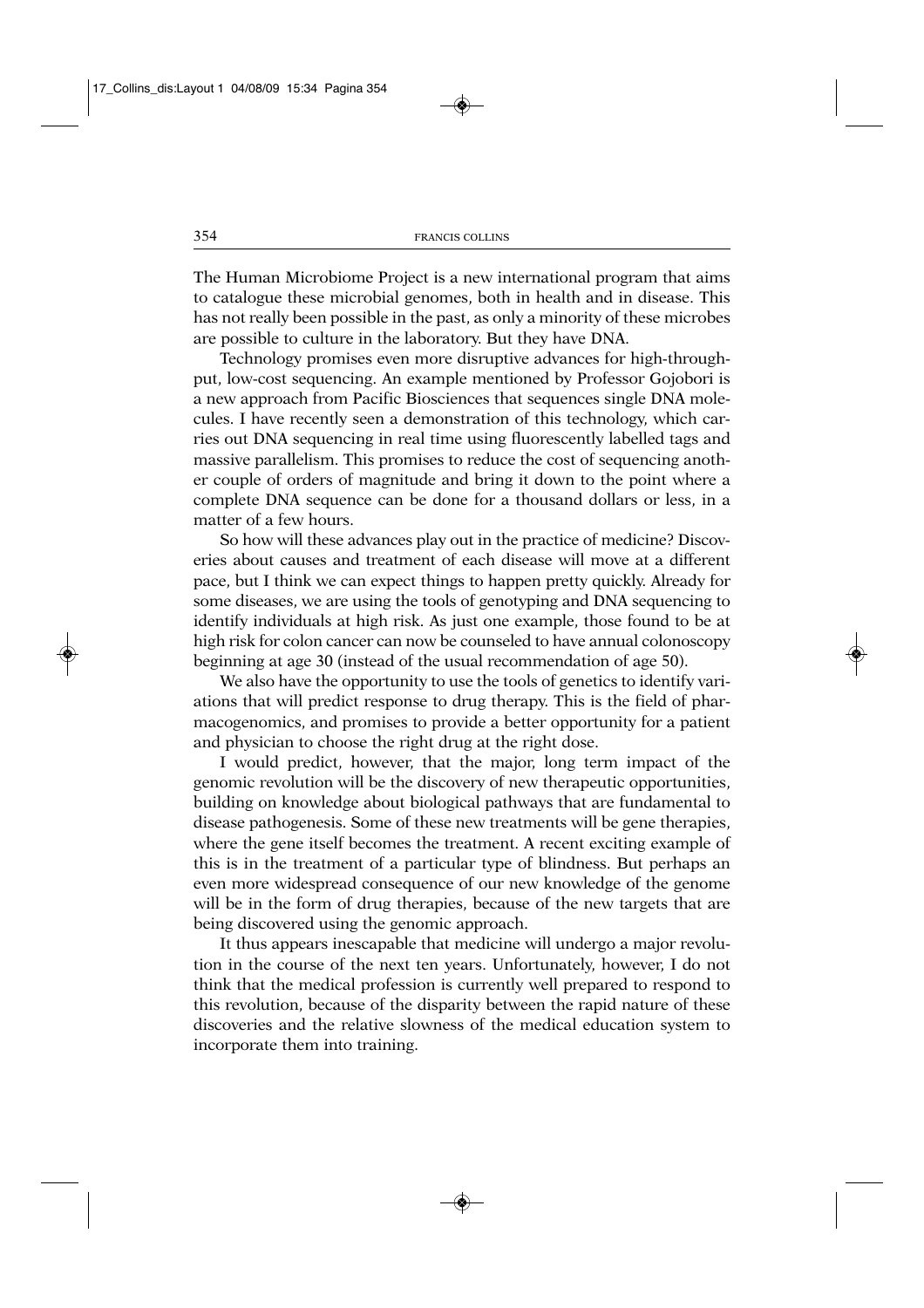## EVOLUTION AND THE STUDY OF GENOMES

I would now like to turn to the evidence coming from these genome studies with regard to evolution, as that is a major topic of discussion at this meeting. If there have been legitimate doubts about whether Darwin's theory was correct, based upon so-called 'gaps' in the fossil record, those doubts have largely been swept away by the study of DNA. In fact, if Darwin had tried to imagine a compelling way to demonstrate the correctness of his theory, it is hard to see how anything outside of a time machine would have been better than comparative genomics.

Not only have we sequenced our own genome, but recent covers of *Nature* and *Science* magazines show successes for other genomes as well: the mouse, the chimpanzee, the dog, the honey bee, the sea urchin, the macaque, and the platypus. We have draft or complete genome sequences now for more than two dozen vertebrates. If you feed these genome sequences into a computer and ask it to create a relatedness tree between the organisms, it will produce a startlingly close match to evolutionary trees that have been generated from fossil data or from anatomical features.

But in my country, the USA, there are still many who reject the evidence that all of these organisms, including humans, are related by descent from a common ancestor. A recent poll shows that forty-five percent of Americans believe that the earth is less than 10,000 years old, and that humans were specially created by God. This view is in serious trouble, once one looks at the DNA evidence. Certainly, one could argue that God used the same motifs repeatedly to produce all of these organisms as acts of special creation, and that might explain the general relatedness at the DNA level. But when we look at the details, it is clear that this particular alternative view cannot be sustained. As an example, consider human chromosome 2. Chromosomes are the visible unit of heredity in a cell. We humans have 46 of them, made up in pairs. One can look under the microscope at a cell that is about to divide, and observe the chromosomes. It is noteworthy that human and chimpanzee chromosomes look a lot alike with regard to their size, their banding pattern and so on. The one exception, however, is that we have human chromosome 2 as our second largest chromosome, while chimps do not. They instead have two smaller ones. Gorilla chromosomes look similar to chimps; making us the outlier amongst primates.

There has been a prior supposition that perhaps in the lineage leading to humans there was a fusion of two smaller chromosomes giving rise to our chromosome 2. That finding has now been subjected to exquisitely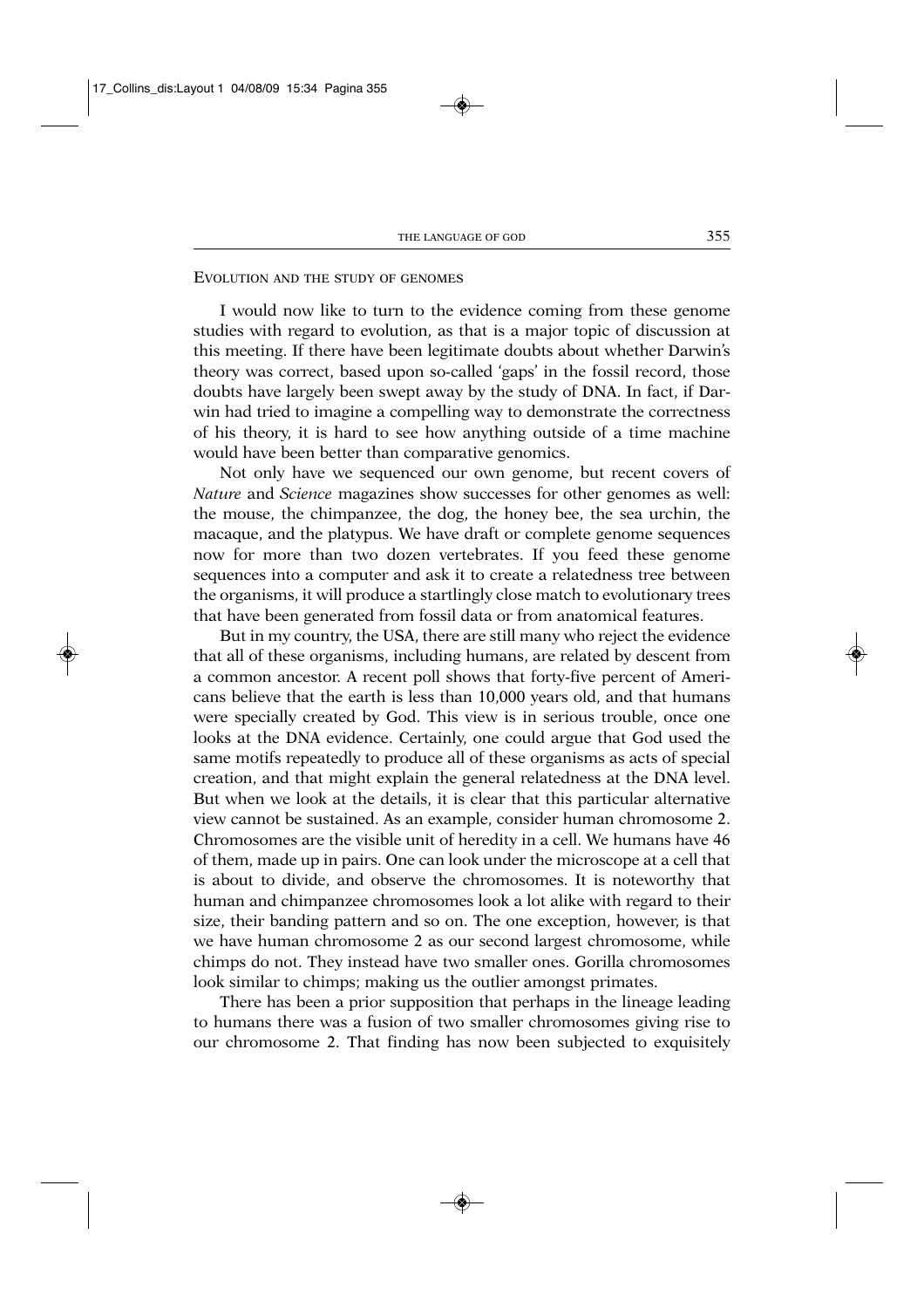detailed analysis from the DNA sequence data. There are special sequences at the tips of all chromosomes. These are the telomeres; a particular sequence, TTAGGG, appears over and over again in order to prevent fraying as the cell divides. It is interesting to note that when you look at human chromosome 2, there are telomeric sequences in the middle, exactly in the position where you would predict such a DNA footprint would have been left by a fusion between two ancestral chromosomes.

Another revealing example of our common ancestry with other animals also explains why sailors contracted scurvy on those long sea journeys. If we look at the order of genes in multiple mammals around a particular gene called GULO, we will see the order of genes is the same in humans, cows and mice, as well as many other vertebrates. But this is an interesting example, because the gene GULO, which stands for gulonolactone oxidase, is a pseudogene in humans (and in other primates) – meaning that it has sustained a knockout blow, decapitating its front end completely so that it lacks the first part of the coding region. It is utterly nonfunctional. Well, the product of that gene normally catalyzes the final step in synthesizing ascorbic acid (vitamin C). Unable to make their own vitamin C because of the non-functional GULO gene, sailors developed scurvy when they did not have access to vitamin C. But the mice on the ship, possessed of a functional GULO gene, did just fine.

Looking at that data, it is extremely difficult to argue that we humans are created as a special separate lineage compared to other animals. One would have to infer that God intentionally inserted a non-functioning GULO gene in just the position to mislead us into thinking that descent from a common ancestor was correct. This model would put God in the position of being a DNA deceiver, which does not seem consistent with other basic tenets of religious belief.

Catholics are in general much more comfortable with the shared descent of humans and other animals, so I probably do not need to make this case so strongly to this particular audience. But for many protestant evangelical Christians in America, this is still not an easily accepted conclusion.

## THE HARMONY OF SCIENCE AND FAITH

Let me turn now to another question. Simply stated, 'If evolution is true, does that leave any room for God?' Let me begin with a personal perspective. I was not raised in a religious tradition. Until my twenties, I con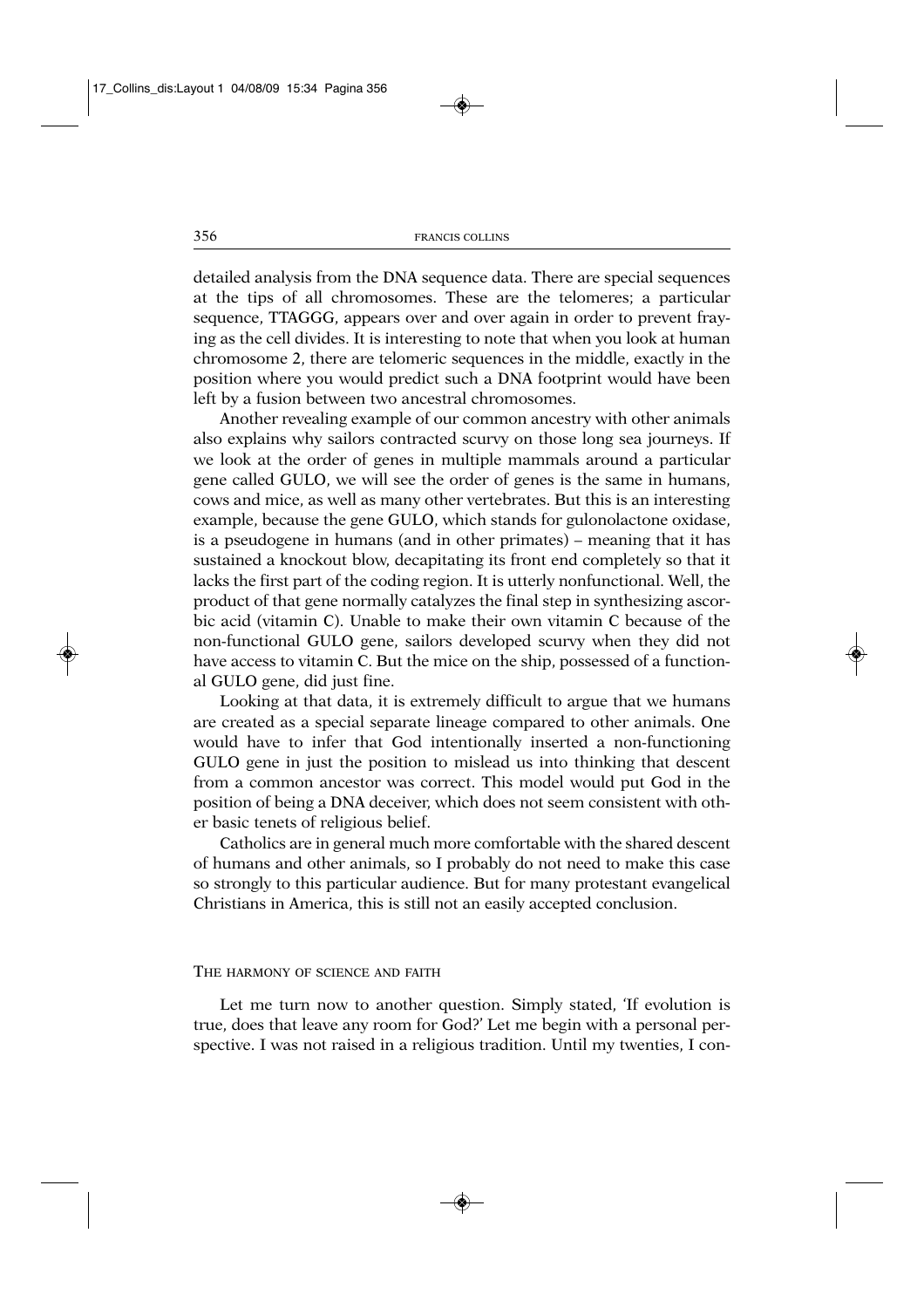sidered myself an agnostic, and ultimately an atheist. It was actually my involvement in medicine that forced me to consider issues of life and death in more than hypothetical ways, and my involvement in science that convinced me that the purely materialistic approach can be unnecessarily limiting for the kinds of questions that we humans want to ask – such as why there is something instead of nothing. These intellectual explorations ultimately led me, to my great surprise, to Christianity.

It didn't take long for my colleagues to point out that they thought I was on a collision course between the scientific and spiritual worldviews. As a geneticist, evolution was fundamental to my understanding of biology. But didn't I know that evolution and faith were utterly incompatible? Certainly that case has been smoldering ever since 1859, and has been recently made rather loudly by some of my colleagues, such as Professor Dawkins.

In his book, *The God Delusion* (a rare book that does not require a subtitle), Dawkins uses evolution as one of his strongest arguments against the plausibility of God. He insists that once Darwin arrived at his theory of evolution the need to describe a Designer or Creator went out the window. But in my view and that of most thoughtful believers, Dawkins makes a category error by trying to use scientific arguments to weigh in on the existence of the supernatural.

Nearly two years ago, I engaged in a debate with Richard Dawkins for *Time* magazine. The exchange is still available on the Internet.<sup>1</sup> Ultimately at the end of it, Dawkins admitted this category error to a certain extent, recognizing that science cannot exclude the possibility of a supernatural God, even though he thought it highly unlikely. But he stated that if there was such a thing as a supernatural God, it would be much more grand than any of us could imagine. That's exactly the God believers are talking about, I said!

So we are back to the question, 'How can evolution and faith be reconciled?' If you will indulge me, I would like to provide a rather personal response. I understand the risk of doing so here, in front of esteemed scientific and theological colleagues. I am an amateur theologian and philosopher. But it seems to me that there is a readily-achieved synthesis that is entirely compatible both with what we know scientifically, and with what the basic Abrahamic principles say about God the Creator. Here it is: Almighty God, who is not limited in space or time (an Augustinian concept from 400 AD) created this universe with its parameters precisely tuned to

<sup>1</sup> See http://www.time.com/time/magazine/article/0,9171,1555132-1,00.html.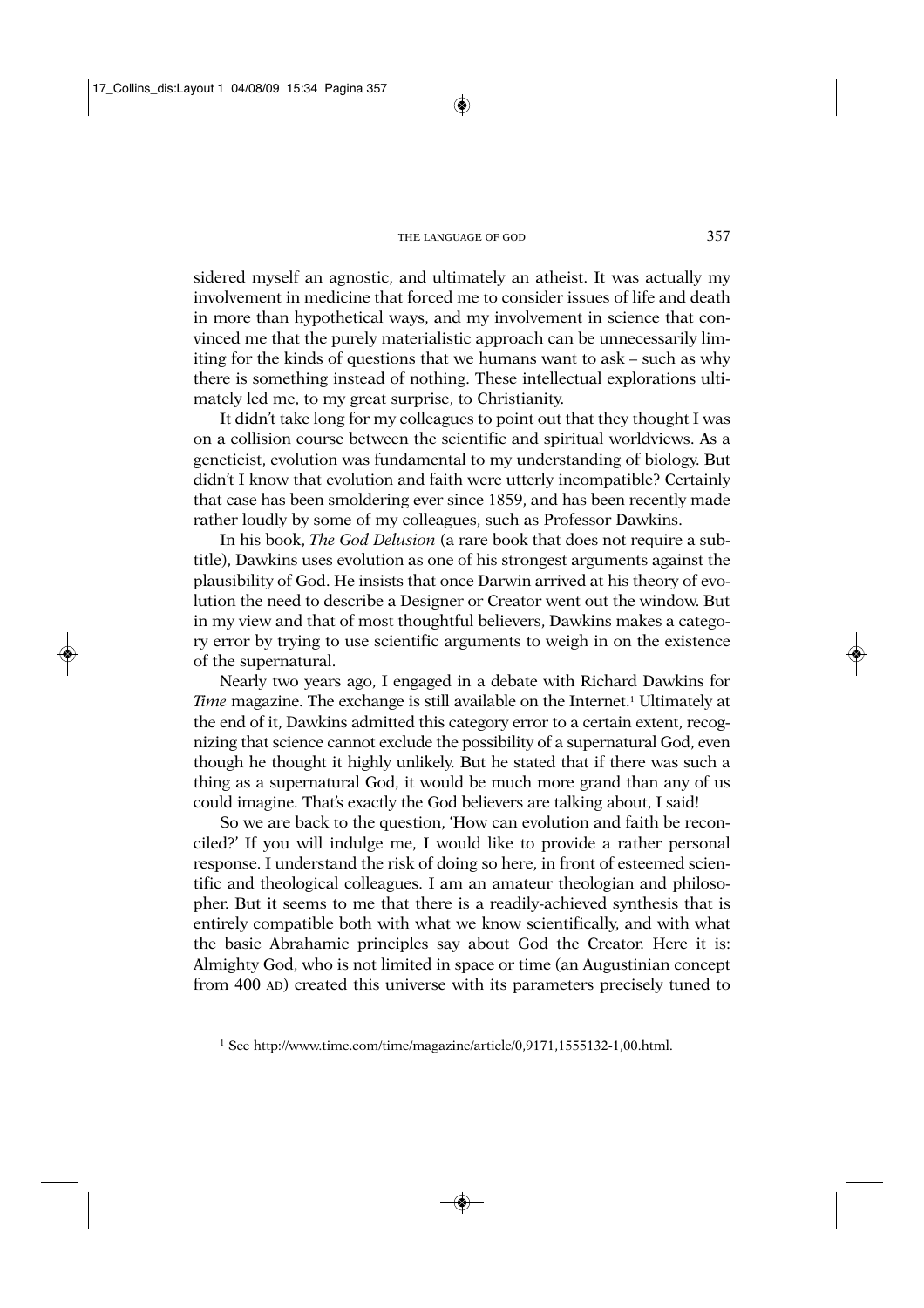allow for the development of complexity over long periods of time. God thus endowed Creation with amazing potentialities. That plan included the mechanism of evolution to create the marvelous diversity of living things on our planet – and, most especially, human beings, with minds created in God's image. Evolution was sufficient to prepare the 'house' for all this, namely the human brain in all of its elegant complexity. But there was something missing until the additional spiritual component of humanity arrived. The story of the Garden of Eden is then a description of God's provision of additional gifts to humankind: free will, the soul, and – I know this will be controversial – the moral law. The moral law, the knowledge of right and wrong, is universal and unique to humanity, though its interpretation is strongly affected by culture. Biblically we learn in the story of Adam and Eve that we humans used our free will to break the moral law, leading to our estrangement from God. For me, as a Christian, it is Christ who provides the solution to that estrangement.

This synthesis of Biblical and scientific perspectives has traditionally been called 'theistic evolution'. But I don't think that is a great label. It turns a lot of people off because it sounds like evolution is the noun and theistic is the adjective, implying God is less important than Darwin. So, in my book *The Language of God*, I proposed an alternative term: *Bios*, meaning life, through the *Logos*, or the Word – or simply *BioLogos*, God speaking life into being.

As you may imagine, there are a variety of objections to this perspective. For instance, one often is asked: 'Didn't evolution take an awfully long time?' This question is a concern of many Evangelicals who cannot imagine why God would have taken so long to get to the point (humanity). They often ask, 'Why didn't God just snap his fingers and make it happen?' Well, again, if God is outside of time this is our problem, not God's problem. Another related objection is: 'Isn't evolution a purely random process?' This question seems to take God out of it. As one of several possible responses, I would posit that if God is outside of time, then randomness to us may not necessarily be randomness to God.

Intelligent Design proponents ask, 'Is evolution really sufficient?' In other words, aren't there biological structures, like the bacterial flagellum or the human eye, that are just too complicated for evolution alone to have produced? Each of these structures has many subunits, and when just one of them is knocked out, the whole thing stops working. So how could such complexity have arisen by natural selection alone? Well, those questions reveal a basic misunderstanding of the stepwise fashion by which such multiprotein complexes come into being. A recent paper from *Nature Reviews Microbiolo-*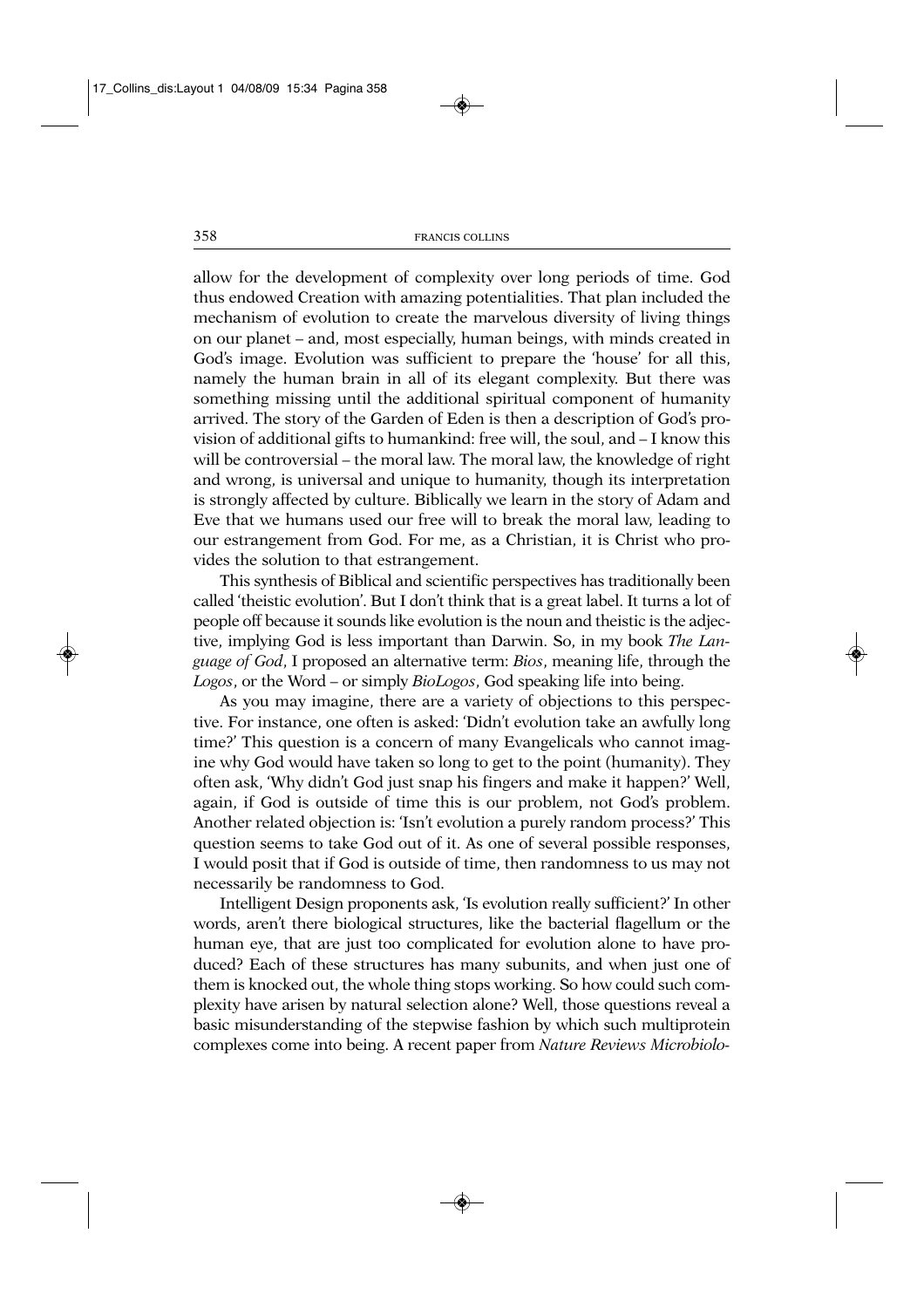*gy* points out how many of these intermediate steps are being discovered for the flagellum. Intelligent Design, in my view, is turning out to be a major misstep. It is both bad science, representing a God-of-the-gaps approach, and bad theology, portraying God as a rather inept Creator that had to keep intervening along the way to correct deficiencies in the original plan.

Proponents of evolutionary psychology have objected to my portrayal of the moral law as a signpost to God. Can't this be a consequence of evolution? Isn't altruism just a human behavior that has led to greater reproductive success of the species, and that's all? There are, to be sure, many aspects of altruistic behavior that are consistent with explanations provided by evolutionary psychology. They include: 'kin selection', which explains generosity to your relatives since you share your DNA with them, and if you help them be reproductively successful your own DNA is succeeding too; 'reciprocal altruism', which argues that our own altruism is often driven by a hope for some reciprocal benefit in the future from those we have shown kindness; and even 'group selection', which proposes that altruistic behavior of a group of individuals provides advantages to the whole group, even if it harms a few individuals' chances of reproductive success along the way. Martin Nowak at Harvard expounds on these models in his very interesting game theory studies. He concludes, however, that for group selection to work, one must be hostile to anyone who is not part of the group. But is that the kind of altruism we most admire in humans?

Imagine for a moment the person who, with great risk to themselves, reaches out to someone they do not know, someone who is part of another group. Evolution, ultimately, would predict hostility. But when we see this kind of radical altruism, we admire it. As an example from about a year ago, Wesley Autrey watched with horror as a young man standing on the subway platform in New York City went into an epileptic seizure and fell onto the tracks, with train No. 1 quickly approaching. Without hesitation, Wesley leaped onto the tracks. He covered the still seizing student with his own body and wedged them both between the tracks. The train rolled over them, and they both miraculously survived. Wesley was black. The student was white. They had never met. Stories like this one electrify us, and we are likely to point to such actions as representative of the best of human nobility. And yet, from an evolutionary perspective Wesley's action was a scandal, taking an enormous risk of sacrificing his own potential reproductive future to save someone he didn't even know.

A final objection to BioLogos, raised especially in my own Evangelical Christian circles, is the question about whether evolution conflicts with